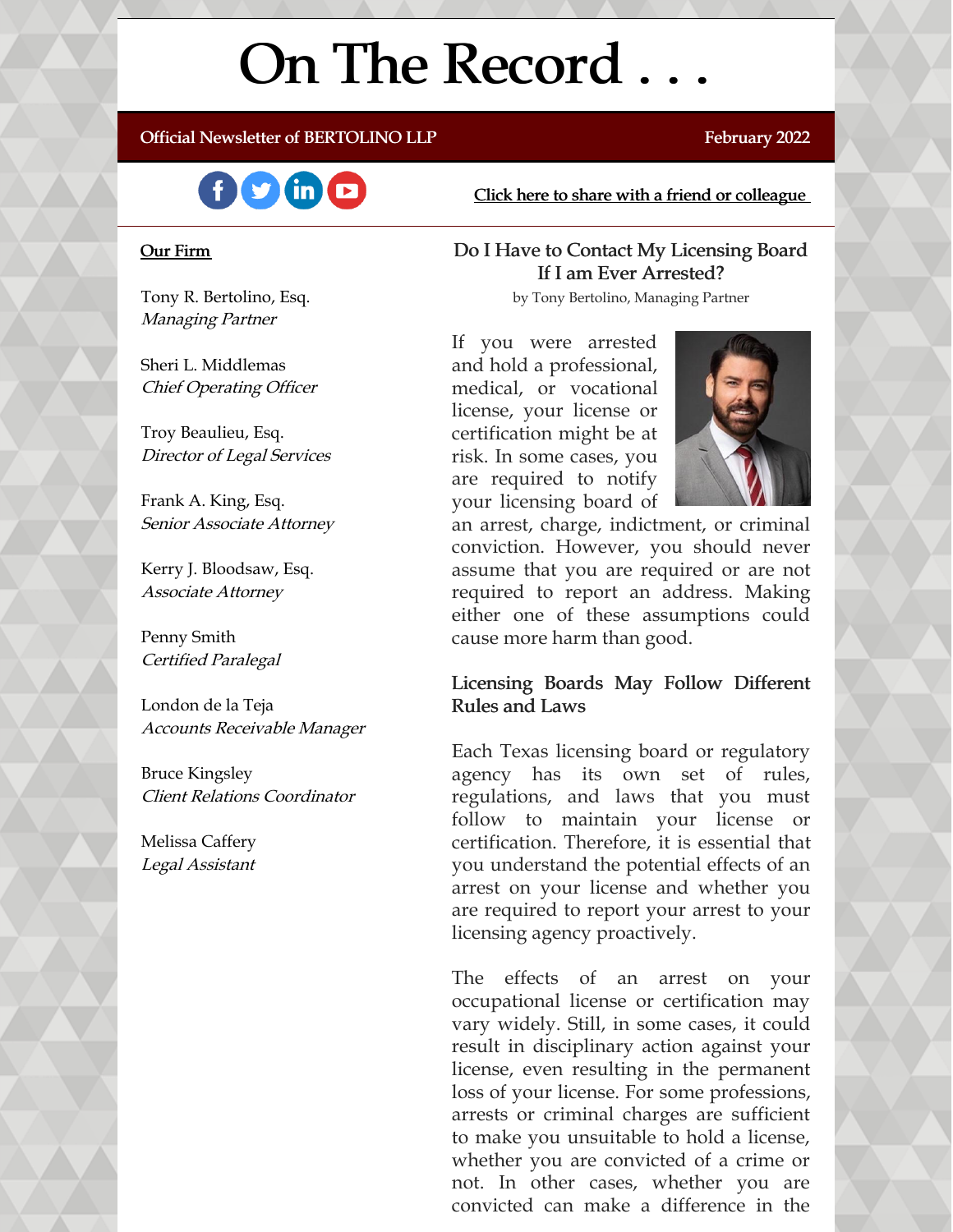outcome of your disciplinary proceedings. Even where your licensing agency does not automatically bar individuals with arrests from holding licenses, it may consider your moral character and fitness as a factor in determining whether you can continue to hold a license.

#### The Type, Severity, and Frequency of Arrests Matter

The type and severity of the criminal charges underlying your arrest can also impact whether you receive sanctions from your licensing board. Your previous criminal history also may be a factor in this determination. For example, an arrest for a minor traffic crime would be far less problematic than an arrest for embezzling from your employer or from assaulting a police officer.

Your previous history also can affect the outcome of any disciplinary proceedings concerning your license. For instance, if you are arrested for a minor alcoholrelated crime and have no prior criminal history, you may not even face any disciplinary action. However, if you have been arrested for your third DWI in three years, you may be in greater danger of a suspension or revocation of your license, depending on your situation.

Get the Advice You Need About Maintaining Your Occupational License

Getting arrested is scary, even for a minor criminal offense. You could face unwanted repercussions that impact you not only personally but professionally. You need to be aware of your reporting requirements to the agency that regulates your license or certificate and how that report will impact your ability to maintain that license.

## Hallmark Achievements

#### Texas Department of Licensing & Regulation v. PM

Facts: PM is an HVAC contractor who received a complaint letter and a settlement offer from the Texas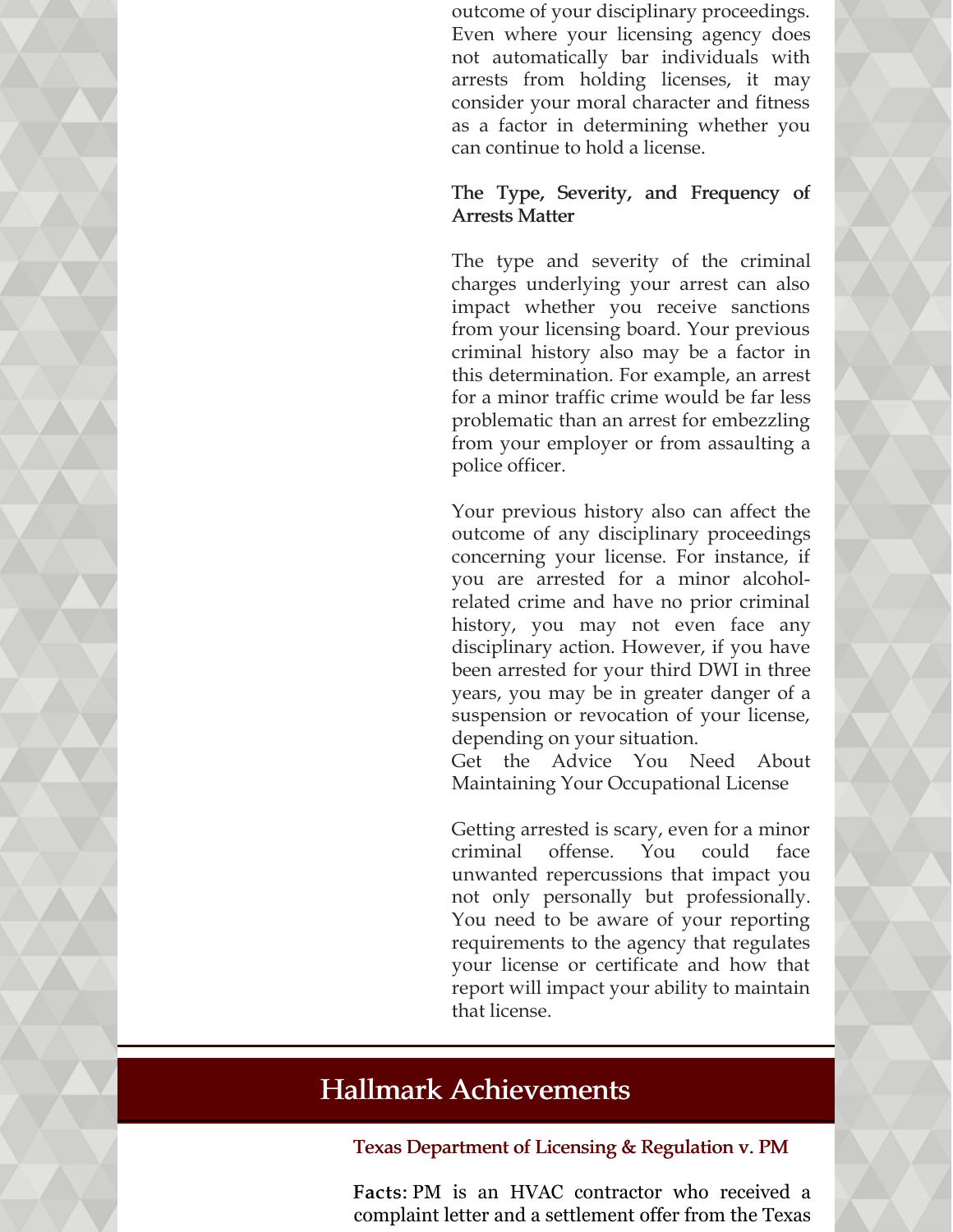

Department of Licensing and Regulation. Homeowner Complainant's HVAC system was installed by another contractor seven years before and PM was hired to do repairs. The compressor was still under warranty and PM took it back to the manufacturer, swapped it out and installed it.

Complainant claimed that PM had installed an incompatible unit and demanded \$8,000 to have it replaced by a different company. PM countered that he would install another system at his cost, but Complainant refused to allow PM's company back on his property and filed a complaint with TDLR.

Outcome: TDLR's HVAC expert reported that the new outside unit that PM's company installed was incompatible with the inside air handler based on the information from the replacement HVAC service company. Bertolino Law Firm provided TDLR's HVAC expert the information that showed that the replacement unit was swapped out with the manufacturer and it was compatible. The expert disagreed because he was comparing specifications on a 2013 unit with what was available in 2019 and there were some slight differences. TDLR wanted PM to pay the Complainant money to replace the unit in order to close the case, but he refused. Finally, the firm obtained all of the specifications from the manufacturer that showed they were compatible and had someone at the manufacturer to the TDLR expert to convince him that they were compatible. After speaking with the manufacturer, the TDLR expert reversed his opinion that there was a violation of the regulations and TDLR dismissed the case.

#### Texas Medical Board v. AU

Facts: AU was a licensed physician until he signed an order suspending his medical license in December of 2020. Prior to signing the order, AU was investigated by TMB for several incidents of misconduct, two if which resulted in AU's arrest. The order suspended AU's license until his



treating physicians could advise that he was able to safely practice medicine again. After a year of compliance with the order, AU requested that the suspension be terminated.

Outcome: During an Informal Conference, Bertolino Law Firm submitted evidence of AU's regained ability to safety practice. They submitted his compliance reports, his proof of employment, community service hours, and a letter from his treating physician stating that he was ready to reenter the field of medicine. Further, Bertolino Law Firm provided argument detailing the results of his criminal matters. After the conference the Board decided to grant the request and terminated the suspension pending AU's educational evaluation with an internal program.

When One Case Becomes Three: The Relationship Between Your Regulatory Matter, Civil Lawsuits and Criminal Charges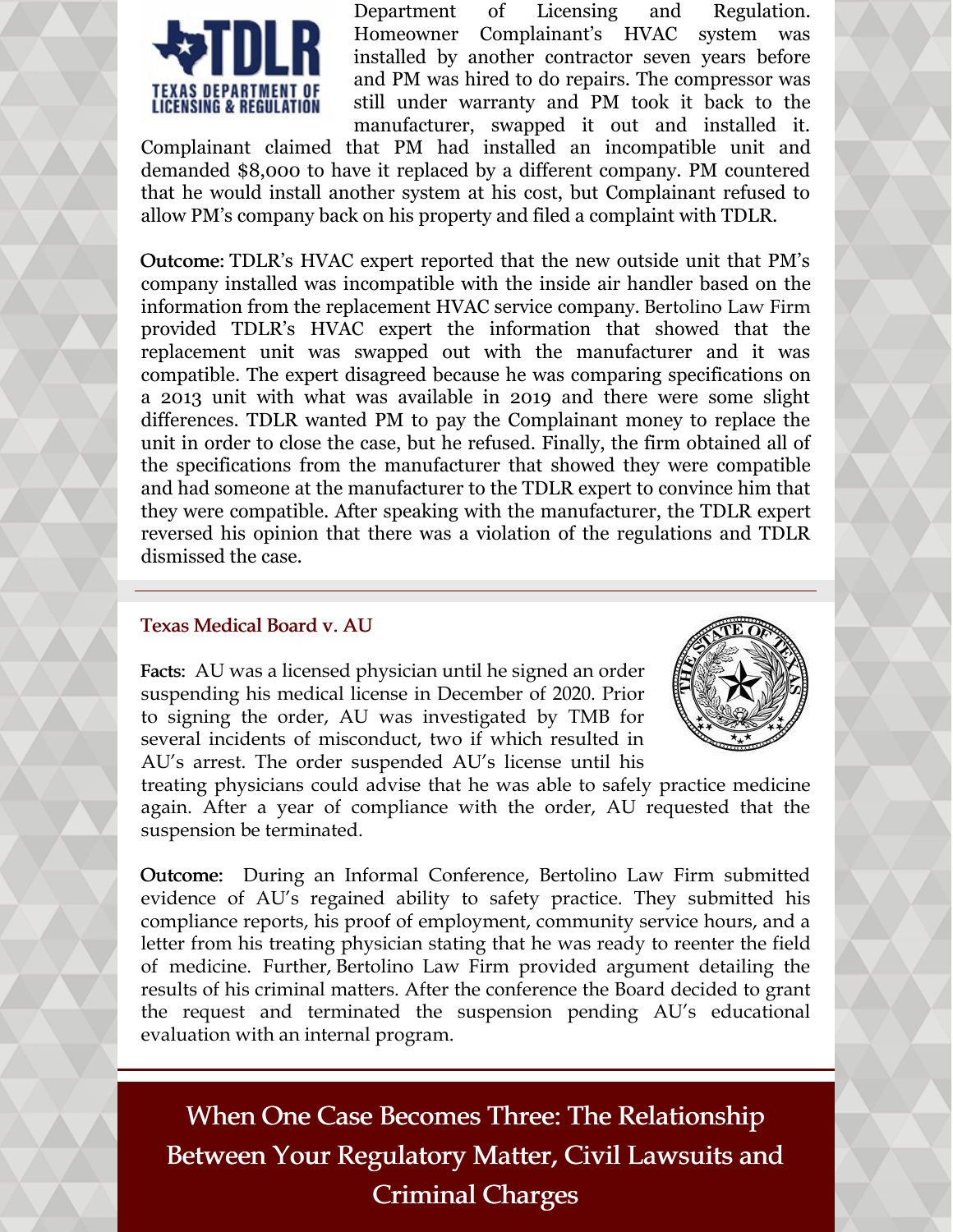#### by Troy Beaulieu, Esq.

Someone may initiate a civil or criminal matter *in addition* to your pending regulatory matter. This is commonly referred to as a parallel proceeding and it is more common than people realize. While it covers the same basic facts, it's a completely different proceeding apart from your regulatory matter. Remember there are three main case types:



- Civil matters -- people file lawsuits and seek money damages for claims of wrongdoing.
- Regulatory matters -- someone files a complaint against you with your government licensing agency and you must respond to protect your license; and,
- Criminal matters -- the government asserts someone has committed a crime and must prove that beyond a reasonable doubt in court.

During my time as a state regulator, I saw many instances where people with a complaint were also embroiled in civil or criminal matters. In fact, I've seen matters where all three occurred simultaneously.

#### How Might my Regulatory Matter Lead to a Civil or Criminal Matter?

#### The Nature of the Allegations

The type of claims in your regulatory complaint impacts the potential for separate civil or criminal cases. If the regulatory complaint matter involves allegations of fraud, ethics violations or deliberate misconduct, it could be investigated and prosecuted by the government. If the claims are merely that you made a technical / unintentional violation, or violated a standard of practice or care, it likely does not implicate a criminal matter. Criminal cases are usually limited to knowing / intentional violations. Claims of fraud, ethics violations or deliberate misconduct can be brought in a civil lawsuit, and people may also pursue claims for unintentionally violating professional standards. These are sometimes known as professional malpractice or negligence lawsuits.

#### The Impact

The other factor influencing the prospect of a civil or criminal case developing is the impact on people. For example, are there allegations you physically harmed someone? Are there claims you caused a financial loss? The presence of both accusations increases the likelihood of a civil or criminal case being initiated.

#### The People Involved

Another important element is who is involved and aware of the regulatory complaint matter.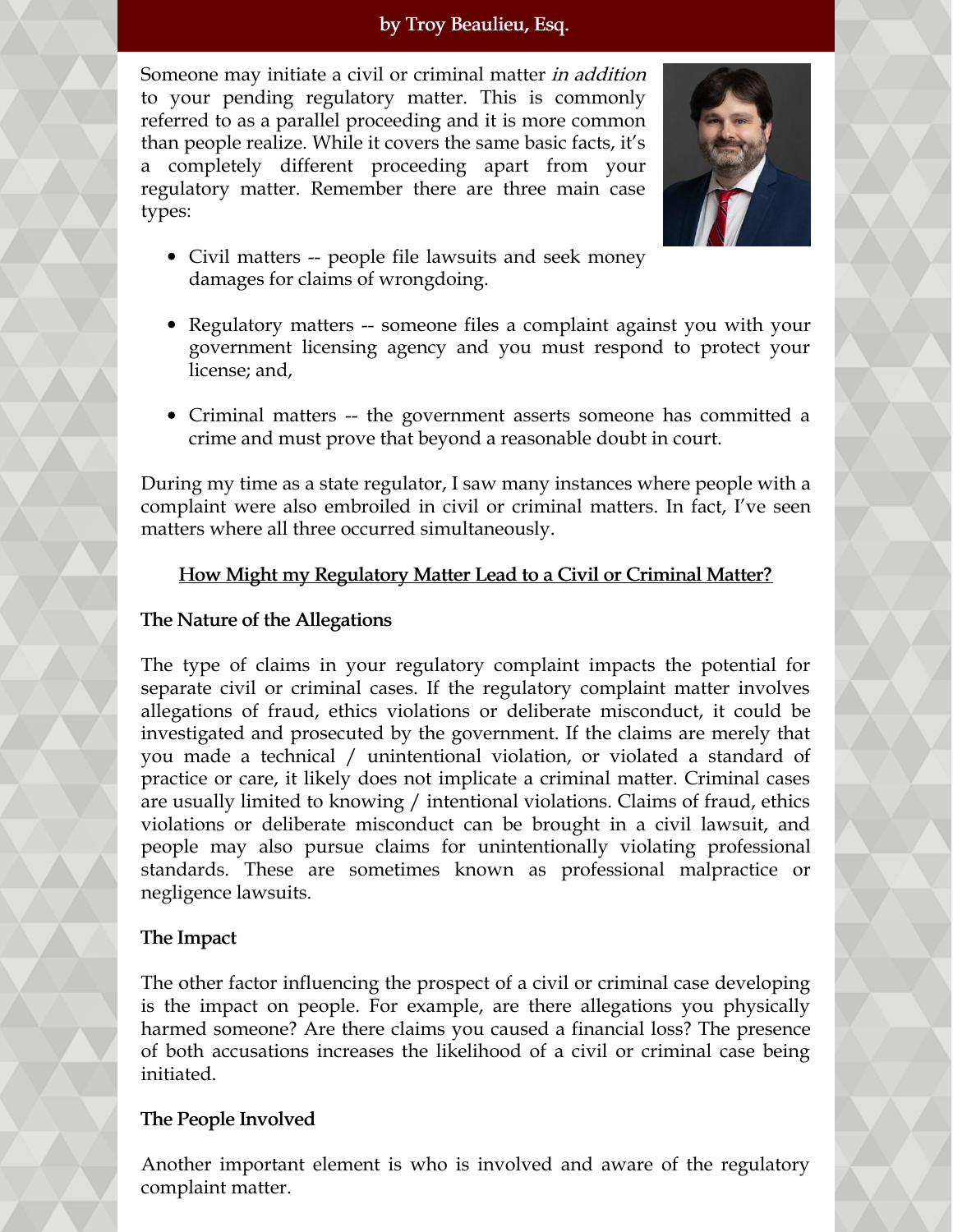If a government agency in addition to your regulator is aware of the allegations, it may prompt them to consider filing a civil suit. For example, the Texas Attorney General may file a civil lawsuit against a licensed professional or business being pursued by heir state regulator. The United States Attorneys offices have attorneys who pursue civil lawsuits when there are substantiated allegations of civil violations or financial loss to the government. Likewise, if a private corporation or business entity is involved, the business may choose to pursue a civil suit to recoup claimed financial losses.

Sometimes people involved in the regulatory complaint will have a law enforcement acquaintance or family member and chose to make a criminal complaint after talking with that person. There are also government tasks forces, working groups and liaison functions where regulators share information with law enforcement about violations that might involve a crime. For example, amidst the 2007-2008 financial crisis, the Texas legislature created a Residential Mortgage Fraud Task Force to explore regulatory violations that may be criminal. A variety of real estate and financial regulators were a part of that task force. Also, many state and federal agencies have an office of inspector general tasked with looking for fraud, waste and abuse and making criminal referrals. In fact, many government agencies and some private individuals have a legal duty to report violations of the law they believe are criminal.

#### Protect Yourself by Hiring Legal Counsel and Communicating with Your Lawyer

Hiring a knowledgeable law firm with skilled attorneys to represent you in your license defense matter is key to limiting your exposure to additional civil or criminal claims. Bertolino LLP has experience dealing with parallel proceedings and knows how to navigate the complex legal connections between your regulatory matter and the risk of a civil or criminal matter. Knowing who to talk to, what to say or not say, and how to resolve your case to minimize your exposure to these additional proceedings is crucial. The last thing you want is to complete your regulatory matter only to now be facing a civil lawsuit or criminal investigation for the same situation. For this reason, if you know of a separate civil suit or criminal investigation related to your regulatory matter, its critical that you make your attorney aware of this information so your legal interests can be protected.

### Client Survey: Your Opinion Matters

Bertolino LLP strives to be a 100%client-centered law firm. Each month, we pose a quick, client-focused survey in this section of our newsletter. We asked our clients to please assist us by taking this survey, as your feedback is essential in our on-going efforts to deliver an amazing client experience.

How many other law firms did you contact prior to retaining Bertolino LLP?

Contacted 1-5 other law firms before retaining Bertolino LLP **[Select](https://campaignlp.constantcontact.com/forms/response?id=8MTVuLZxdx2tqY6ViR4pGQ2t9mHnmSeJD9URWk5ocJ4ug0SYzrSj7-jVb4HI_8nHEX8MMCzARmAE1VhTffevICRJiFNKmJFxNqnC58W8EHo_BUdR3yHhrvyODKjmVmcxeuN5SKK0qrg9qtUXesBhidVLDXT815r-VIfT-tCSregycL3RX8vI0SlcFagRmdCguzWk_BooTyXFYMefTsr-aw&encVer=1&c=&ch=)**